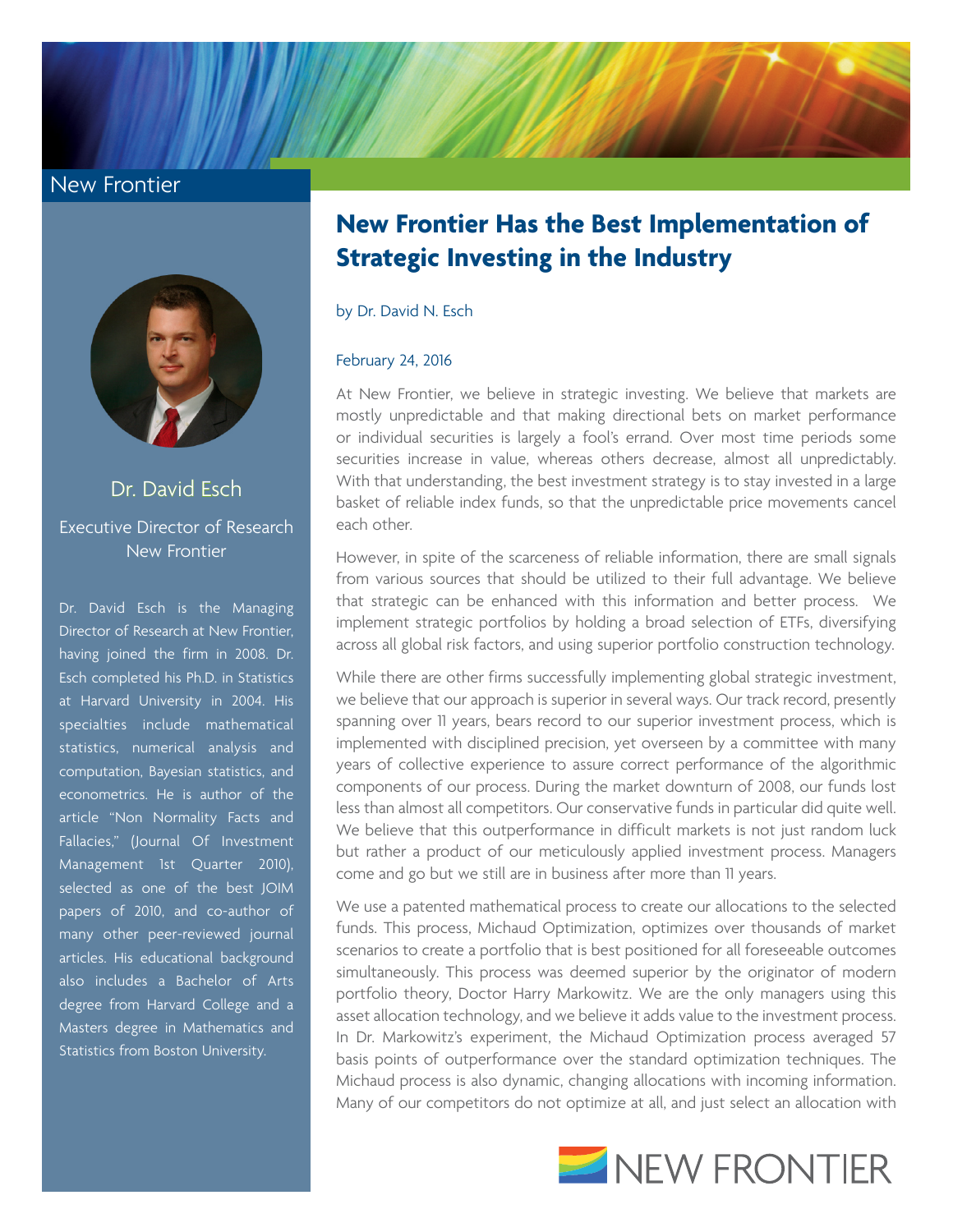## New Frontier

"nice even numbers," often fixed and nonresponsive to current market signals. Such an approach to asset allocation leaves investors' money on the table.

New Frontier's process starts by combining all available market signals, large and small, into a concise set of numerical summaries, to be used as inputs into the Michaud Optimization process. We use Bayesian statistical methods to attenuate noise and merge all information sources into a single set of inputs. This process produces cleaned up signals which are investment meaningful, responsive to changes in the markets, yet suitably stable for strategic investing when run through the Michaud Optimizer.

New Frontier's technological process also produces useful information about when and how to trade. Many funds trade at regular intervals or with simple rules, regardless of fluctuating market volatility, which creates unnecessary trading costs or misses important trading opportunities. The patented Michaud-Esch rebalancing and trade advisor procedures isolate the important trades and remove any remaining noise-based trades from our system, creating an evolving portfolio that is responsive to market signals yet stable with relatively low turnover, and consistent with our strategic philosophy. This also helps our funds grow more efficiently.

While all strategic advisors avoid making directional forecasts, many do deliberately tilt toward certain risk factors beyond the overall market. New Frontier's Global Strategic products capture these risk factors through the asset allocation process, since they are implicit in the numerical relationships between performance and co-movement of the asset prices, and neatly assimilated into our portfolio creation process. Many of our strategic competitors take a more explicitly active approach by using funds, such as "smart beta" or "factor investing" products, which are deliberately tilted toward factors, such as size, value, quality, or momentum. These funds individually perform well most of the time, but in combination may reduce or even cancel each other's benefits. Besides, they often perform extremely poorly when their associated factors experience a downside economic cycle. Our asset allocation technology manages to capture the performance factors without needing to select funds with intentional active tilts.

Finally, New Frontier is dedicated to ETF investing. The ETFs in our funds are transparent, liquid, tax efficient, and low cost. We avoid ETFs with levered or short positions since we believe that they are risky and often underperform their targets, and we also avoid ETFs that are relatively illiquid, since they may cause difficulty in creating or liquidating redemption baskets for assets that are difficult to valuate. The list of underlying securities in each ETF is widely available, adding further transparency to our funds, in contrast to many mutual fund managers. We believe that that our ETFs are better for the investor than comparable mutual funds, which